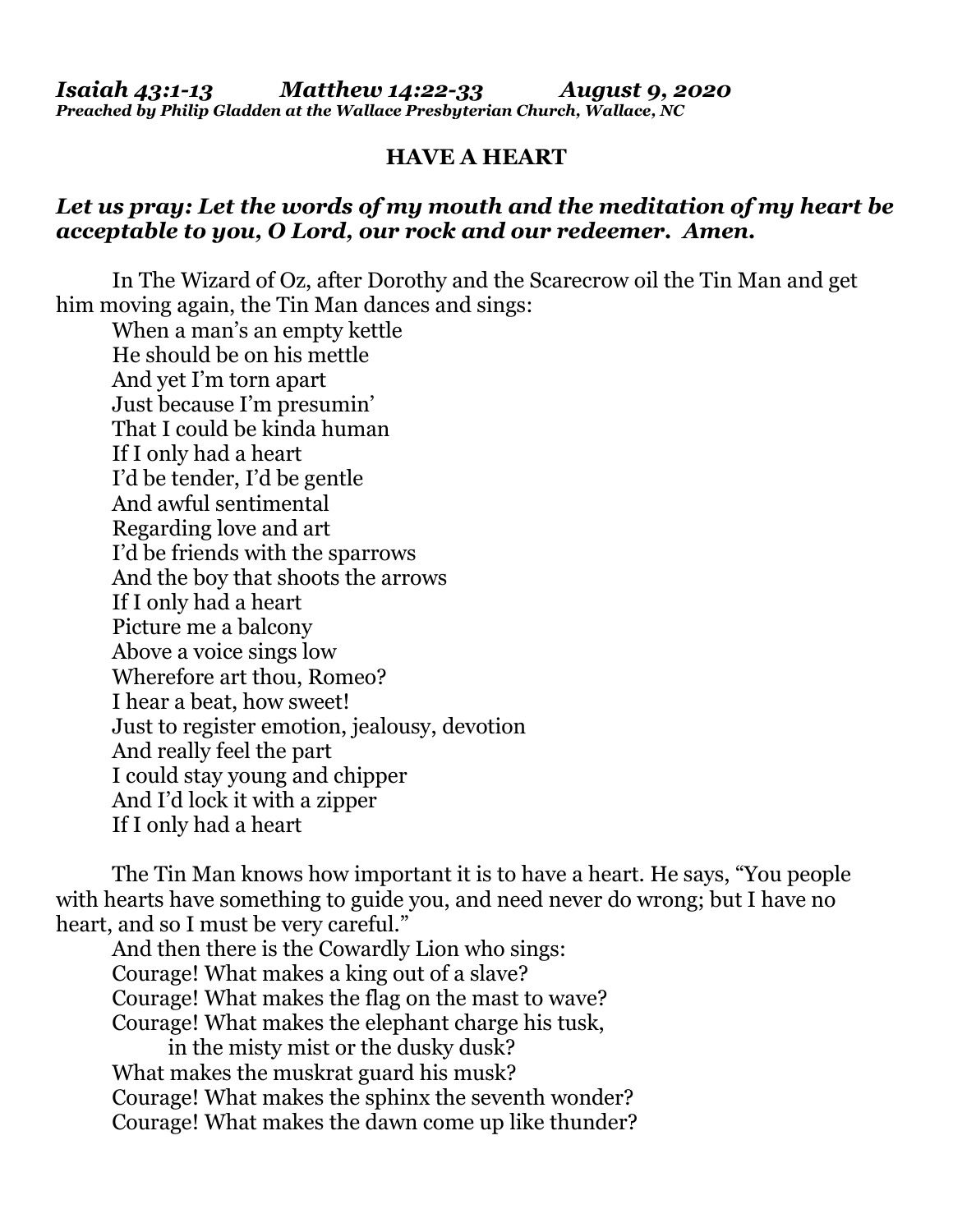Courage! What makes the Hottentot so hot? What put the "ape" in apricot? What have they got that I ain't got? Courage!

In the Emerald City, the Wizard of Oz tells the Cowardly Lion, "You have plenty of courage, I am sure. All you need is confidence in yourself. There is no living thing that is not afraid when it faces danger. The true courage is in facing danger when you are afraid, and that kind of courage you have in plenty."

"Heart" and "Courage" — pun intended, these ideas are at the "heart" of today's story about the disciples in the boat on the wind-tossed sea and Jesus and Peter walking on the water. There's a lot of fear in this story. The disciples were afraid — no, they were terrified! — when they saw a figure walking across the waves at 3 or 4 o'clock in the morning. Peter became frightened when he noticed the strong wind and began to sink. And, although some of the disciples were experienced fishermen on the Sea of Galilee and even though Matthew doesn't come right out and say it, the disciples must have been scared when their boat was battered by the waves and the wind was against them.

"Heart" and "Courage" — that is Jesus' answer to the disciples' terror in the storm and, by extension, to Peter's fear as he began to sink. Depending on which translation you are reading, you hear Jesus say to his frightened disciples: "Be of good cheer. Trust. Calm down. Have courage. Take heart. Be of good courage."

In her online article called "When We Can't Walk on Water," Karoline Lewis writes, "The root meaning of the English word 'courage' is the Latin 'cor' and the French 'coeur' — 'heart,' which may explain English translations that vary between 'take heart' and 'take courage.' What is Jesus saying to Peter, to his disciples? I wonder if Jesus is saying to them, to us, faith means living out of your heart. You are going to have to lead, live, and love with your heart, Peter. You know who I am. Deep down in your heart, you know me and you know I will be there. Trust yourself. Trust your heart."<sup>1</sup>

Notice that Jesus didn't calm the wind and the waves to answer the disciples' terror. The wind ceased after the fact, once he and Peter had gotten back in the boat. Instead, Jesus' answer was three-part: "Courage! Take heart!" "I am." "Don't be afraid." In other words, Jesus calls the disciples to put their trust in him *in the middle of the storm*.

In the same way, Jesus answers Peter's request — "Lord, if it is you, command me to come to you on the water" — with the simple invitation, "Come!" When Peter stepped out of the boat and started walking on the water, it wasn't slick as glass, peaceful and calm. There is no indication in the story that the sea had quieted down, so we can assume the boat and Peter himself were still being battered by the waves and the strong wind was blowing.

In one of his sermons called "How You Will Know If It's Jesus," William Willimon talks about Jesus approaching the disciples on the choppy waves in the mid-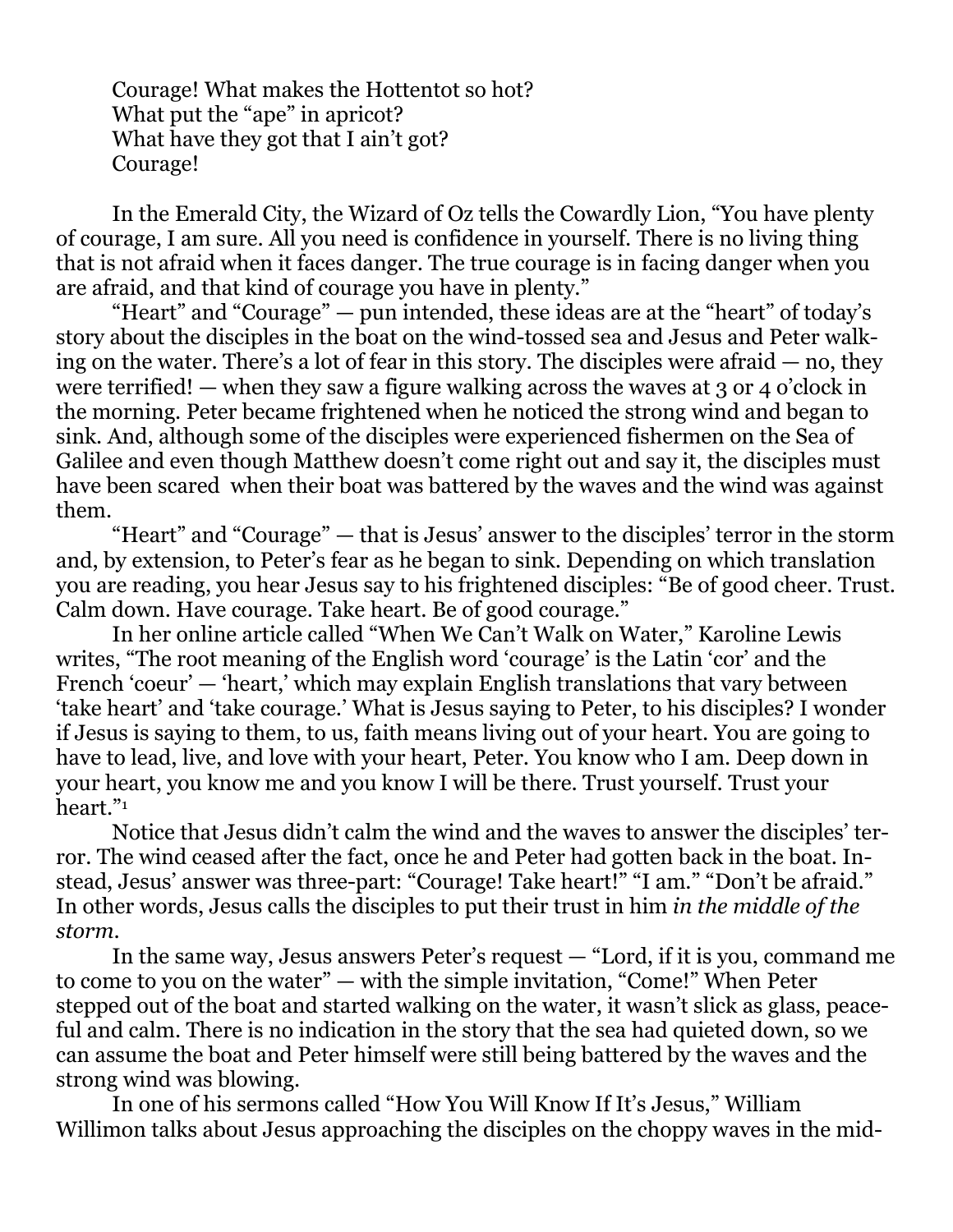dle of the night. He writes, "And that's how you will know Jesus. Jesus is the one who extravagantly, recklessly, commands you to leave the safety of the boat, to step into the sea, to test the waters, and show what your faith is made of. That's Jesus. 'Softly and tenderly Jesus is calling, calling for you and for me,' goes an old gospel song. Softly and tenderly Jesus is calling you in today's scripture to risk your life, to throw caution to the wind, to step out of the boat and defy death. 'Jesus calls us o'er the tumult of our life's wild, restless sea, in our joys and in our sorrows, "Christian come and follow me.''' Isn't that how another old gospel hymn puts it? But in today's Gospel, Jesus doesn't simply call us over the tumult. Jesus doesn't call us out of the tumult. No, in today's Gospel, Jesus calls Peter into the tumult. Jesus calls Peter out of the boat and on to the waves. And Peter, on the basis of all his past experiences with Jesus, calls out, 'Lord, if it is you, command me to walk on the waves."<sup>2</sup>

How appropriate and timely it is for us to hear this story about courage and heart in the midst of the storm, less than a week since Hurricane Isaias came ashore in Brunswick County. We are thankful here in Duplin County that the storm didn't cause more damage, but strong winds and crashing waves were certainly on everyone's minds a week ago. The Weather Channel and Wilmington TV stations were reporting on increasing wind speeds and the dangerous storm surge. We heard reports of wind speeds recorded on buoys out in the Atlantic offshore of Wilmington. And, even if Isaias blew through here very quickly, the storm's impending arrival and visit during the night Monday/Tuesday disrupted lives all up and down the Eastern U.S. seaboard, some more than others.

With memories of Isaias fresh in our minds, it is that much easier to relate to "the storms of life" that confront us. Listen to how the psalmist cried out to God for deliverance in tough times:

*Save me, O God, for the waters have come up to my neck. I sink in deep mire, where there is no foothold; I have come into deep waters, and the flood sweeps over me. I am weary with my crying; my throat is parched. My eyes grow dim with waiting for my God. (Psalm 69:1-3)*

I don't think the person who wrote those words was literally in the same situation as Peter who was frightened and began to sink when he took his eyes off of Jesus and noticed the strong wind. But the emotions and sentiments of the psalmist and Peter are the same — "Save me, O God! Lord, save me!"

A little less than two years ago, folks in our congregation and community were "up to their necks and sinking in deep mire where there is no foothold" in the floodwaters of Hurricane Florence. Now, in this season, we are straining against the oars in the midst of the chaotic storm of Covid-19 and all of its implications in and for our lives. The waves are battering our boats and the winds are against them. And we are afraid!

This past Monday I began a 5-week online course through Columbia Presbyterian Theological Seminary in Decatur, Georgia called "Call to the Center: A Contemplative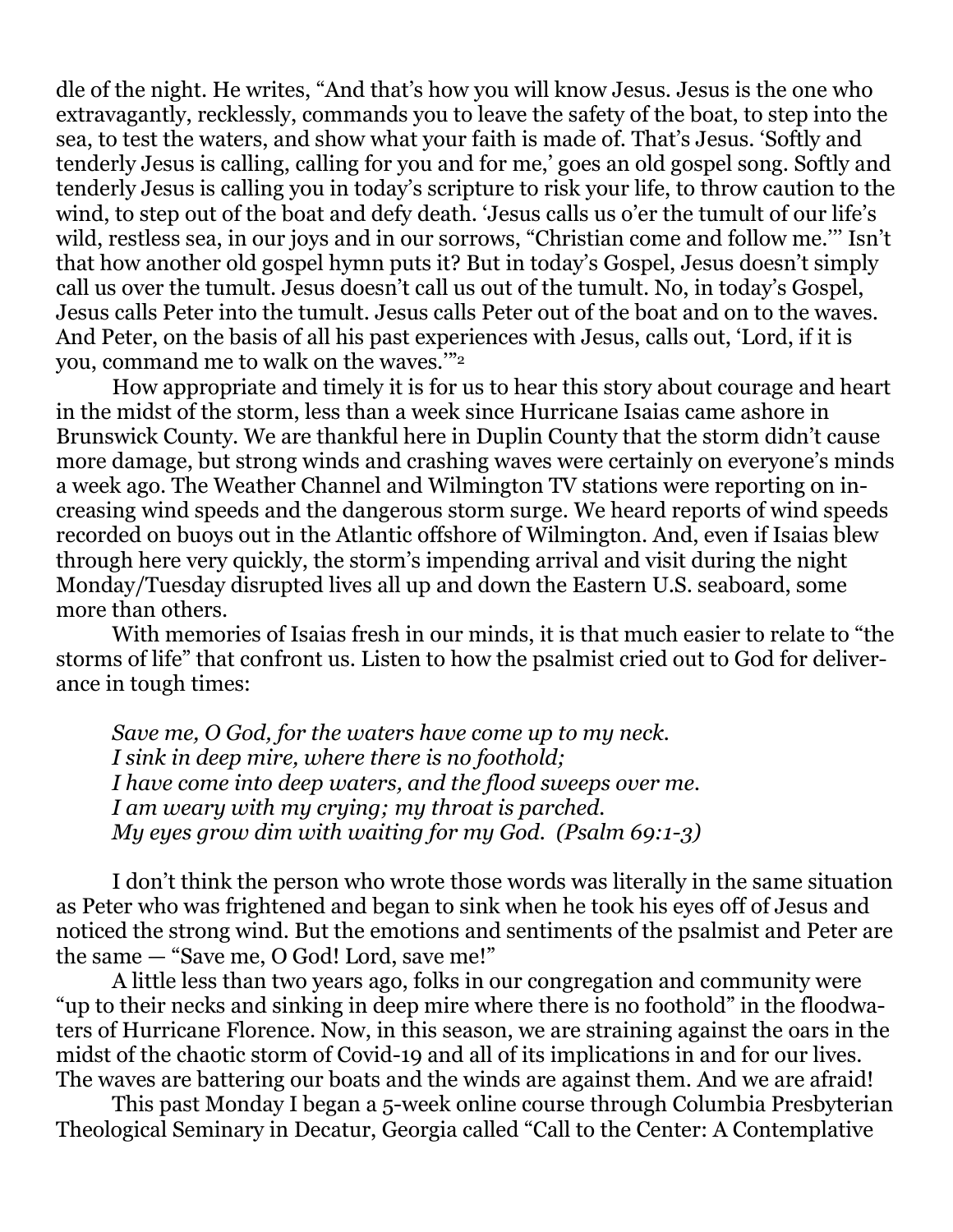Prayer Experience." To begin this week, we had to post our thoughts about three questions. The first question asked us to "name your intentions for this class." I share these very personal thoughts with all of you. I wrote, "During the first week of this class on Call to the Center, the following things have happened: three beloved friends in the congregation have died in nine days and I have had to conduct two funerals under Covid-19 restrictions; our HVAC system died at our house and we went a week without AC when the daily temperatures were in the upper 90's; Hurricane Isaias came right over the top of our community (fortunately we didn't sustain much damage, but did lose power for 13 hours);

I am working with our elders to figure out how to re-enter the sanctuary for in-person worship on September 6 for the first time since March 8. Ironically, at a time when I most need to be practicing centering prayer and listening for God's Word, I am pulled in so many different directions and am feeling very stressed!"

When I think about everything facing us these days, I feel like Peter who "when he noticed the strong wind, became frightened, and beginning to sink, cried out, 'Lord, save me!'" Thank God Jesus didn't say to Peter, "Tough luck, buddy! You thought you could walk on water, and look at the mess you're in now! Good luck!" No, instead, "Jesus immediately reached out his hand and caught Peter and said, 'You of little faith, why did you doubt?'"

"Why did you doubt?" We don't know how or if Peter answered Jesus' question. But what about you and me? How will we answer Jesus' question — "Why did you doubt?" After all, Jesus has already assured us, "Courage! Take heart! It is I. Don't be afraid." Maybe it's because we're in exactly the same spot Peter found himself in — not literally sinking in the sea, but overwhelmed by the buffeting winds and the crashing waves or, as someone has put it, "midway between faith and doubt, in the struggle between faith and fear."

On the day I wrote this sermon, I saw a post on Facebook from my good friend, Dr. James Page, pastor of Adoram Baptist Church here in Wallace. James posted, "When God measures a person, he puts the tape around the heart, not the head." Courage! Take heart! Have a heart for Jesus! When we depend on ourselves, we inevitably start noticing the strong winds and the crashing waves, and we begin to sink. But Jesus calls us *through* the tumult of our life's wild, restless seas, saying, "Christian, follow me, trust me, I am right here with you, don't be afraid."

Here is a song called "Oceans" by Joel Houston, Matt Crocker, and Salomon Lighthelm. As we try to walk toward and with Jesus through the raging winds and crashing waves of these days we are living in, perhaps the words will help us all have a heart for Jesus and keep our eyes on him.

*You call me out upon the waters The great unknown where feet may fail And there I find You in the mystery In oceans deep my faith will stand*